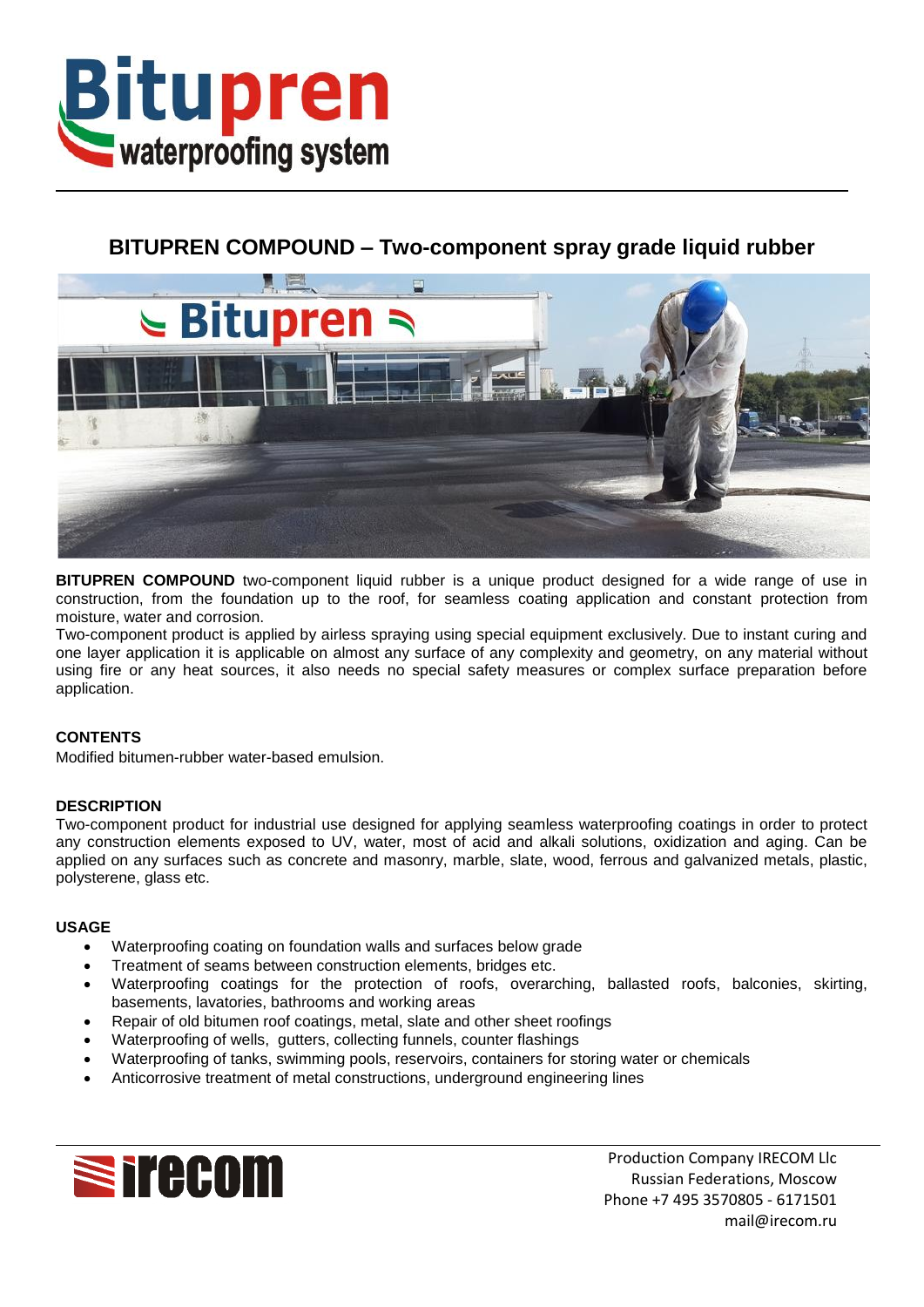

## **APPEARANCE**

Moderate viscosity dark brown liquid with a mild oil aroma

## **PHYSICAL PROPERTIE**

- $\bullet$  Density: 1000 $\pm$ 2 % g/l
- Solids content: 62±2 %
- Viscosity: 200 mPs

## **APPLIED COATING PROPERTIES**

Solidified coating forms a monolithic seamless rubber-like coating which being thoroughly dried gets such characteristics as high strength and elasticity, mechanical deformation resistance, absolute water-, vapor- and gas resistance. The product is not resistant to a long-time contact with oil products, gasoline and machine oil.

## **COATING PHYSICAL PROPERTIES**

- Dried coating thickness: 3 mm (whet 4 mm)
- Hardness: 25 А
- Strength: 1.1 mPa (14 days later)
- Tensile elongation: 1010%
- Form recovering: 99%
- Adhesion to concrete: 1.35 mPa
- Adhesion to steel: 0.95 mPa
- Temperature resistance (at 115 C): No swelling or leakage
- Water permeability (0.001 mP): No signs of water intrusion
- Water permeability (0.03 mP): No signs of water intrusion
- Moisture absorption: 1, 1%
- Flexibility (R=25): -25 C

## **CHEMICAL RESISTANCE TO AGGRESSIVE FLUIDS** (EXPOSURE FOR 90 DAYS)

- Acetic acid: 30%
- Sulfur acid: 13%
- Hydrochloric acid: 35%

BITUPREN COMPOUND is a two-component product for industrial use. It is applied by dual-channel spraying equipment for external catalyzation. Curing occurs immediately on the surface by mixing the components inside the spray cone. 10-15% solution of calcium chloride is used as a catalyzer. Components to catalyzer ratio: 10:1. Application takes place at temperatures above +5C. Do not apply on open surfaces if there is a threat of rain.

## **COATING DRYING TIME** (temperature 25C, relative humidity 55%)

- Surface drying time immediately
- Deep drying up to 48 hours
- Through drying  $-$  up to 7 days

## **COVERAGE**

The apply rate of 3.9 – 4.0 kg per m2 for a film thickness 3.0 mm is recommended.



Production Company IRECOM Llc Russian Federations, Moscow Phone +7 495 3570805 - 6171501 mail@irecom.ru